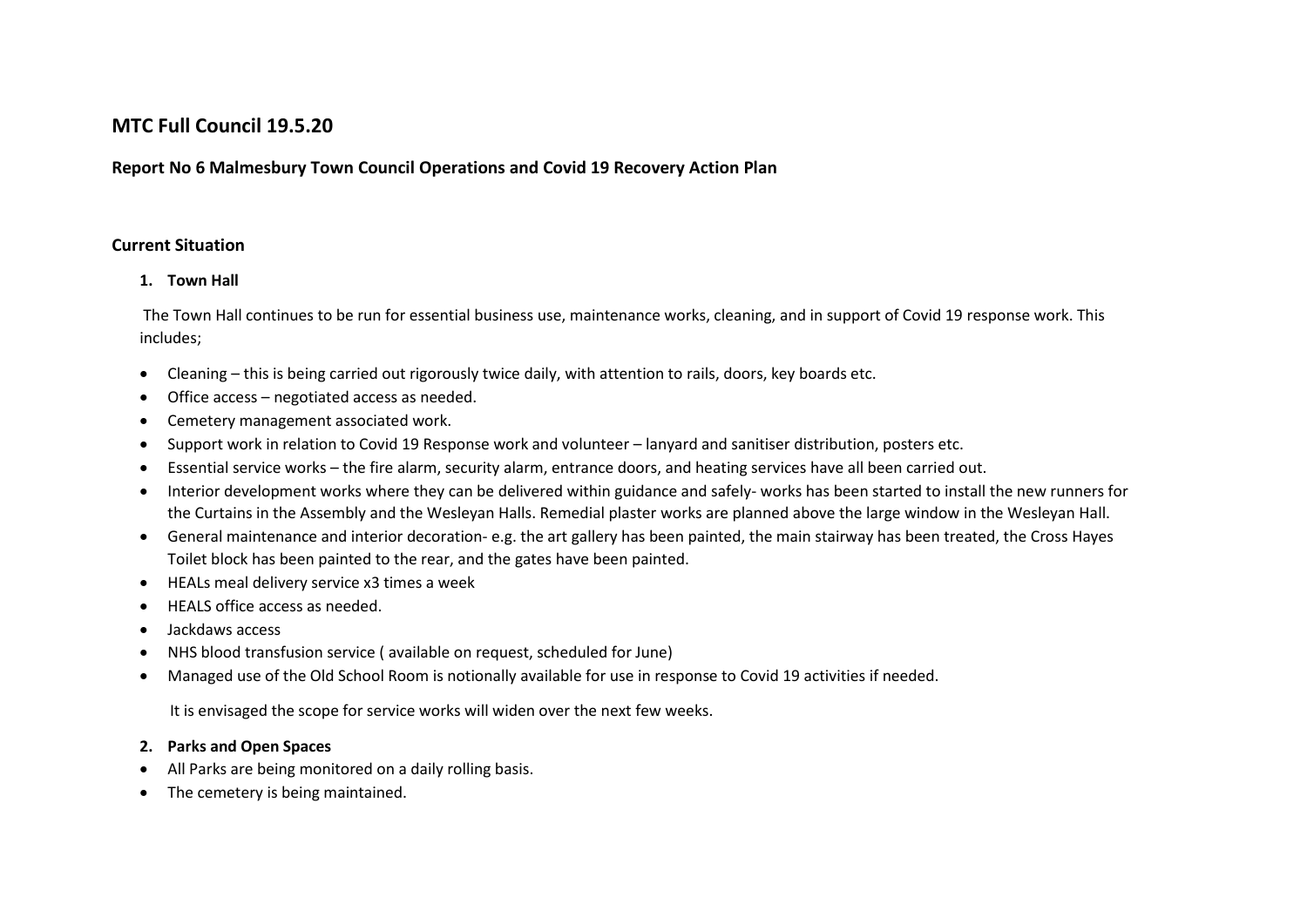Contracted Grass cutting is in progress as planned.

#### **3. Finance and accounts**

- All finance and accounting practice is being maintained as usual.
- Financial reporting will be upheld via the usual Council channels.

#### **4. Staff Roles and duties**

The following outlines the current functions and duties being carried out by the staff team;

- Town Clerk Full Council, P&R, TH&F clerk support, Covid 19 Partnership Management / liaison, co-ordination and development, and Town Team support, Staff management /support, budget management, partnerships, overall operation management.
- Deputy Town Clerk Cemetery and burial management, ground staff liaison, Finance and accounts, P&E, BC, and C&TP clerk support, TIC supervision, Covid 19 shopping support Facebook lead and website support.
- THA Town Hall access management and communication, Town Hall maintenance works facilitation, service contract liaison and management, building works liaison and management, general calls (Town Hall Mobile).
- TIC Covid 19 volunteer administration and resource support, Covid 19 resource development, website, virtual events support ( Inc. Malmesbury In Bloom), Explore Malmesbury development support, General TIC enquiries. Also Cinema support as agreed.
- Civic secretary (admin) Mayor and Civic support, general administration, website re: Council documentation.
- Ground staff maintenance and monitoring of all parks and open spaces, bin, planters.
- Caretaker (cover) ensuring on site safe Town Hall access, according to the Town Hall offer.

#### **Situation Analysis**

The impact of Covid 19 on people's confidence is no doubt a significant factor in how and when we deliver services going forward. Physical and social distancing is now a requirement for the foreseeable future and this will affect the behaviours of Councillors, staff, contractors, and the public. There will be a challenge to reinstate visitor and customer experience to the Town Hall in particular.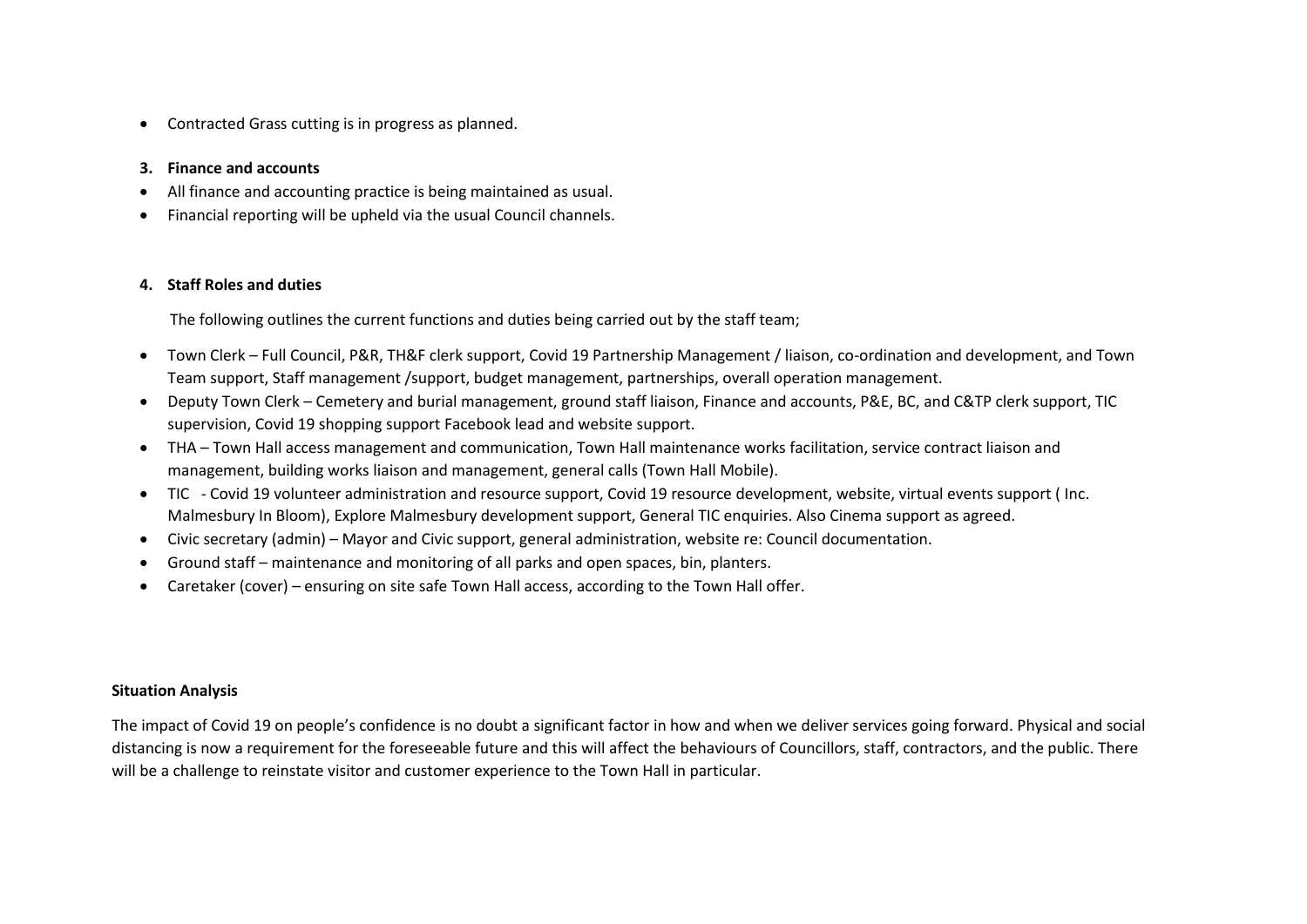Post Covid 19 as we move forward may require the Council to re-asses its role, and the role of the Town Hall. The Town Hall may move towards more essential services, and or focus on regeneration and employment support. It will need to rethink its engagement work in relation to all sectors of the community; but particularly young people, and the elderly. Some residents will be shielded for several weeks more or even months.

TIC will need to refocus and could be key in ensuring the community is reached out to and communicated with. There is an opportunity to build on link with the Town Team and its ongoing work. Communication methods and management will be important all forms of information management will be required.

This may require the Council to revisit the purpose of the Town Hall particularly, balancing access with a safe environment. Equally the connectivity to Town centre reinforces the work with the Town Team, and key partners such as Wiltshire Council and the Police.

Expectations will need to be reconciled with resources. A revised business model and, or plan that reflects both the financial position and the changed environment we are now operating in will be needed. Notably Town Hall events will be a challenge, and the Council may want to review how and when these occur; and also consider measures that support this aspect of Town Hall offer, like the need to invest in better air circulation systems especially the Assembly Hall for example.

Service and contract works will need to be more acutely managed, and carried out with equal priority as Town hall usage; to ensuring the right balance is struck between use of the building and maintaining the integrity of the environment. An adjustment on the expectation on the income generated by the Town Hall, Cinema, and bar may consequently need reviewing.

It is very possible the impact of the Covid 19 situation is with us for months or years in some shape or form. The volunteer base may need to be sustained and is likely to feature as a part of the Councils work going forward. How the Council sustain this support may also warrant its own consideration.

Parks and Open spaces will be more important than ever, and will need differential management according to Government guidance.

Flexible working by staff may need to be adopted to assist in the risk management. Equally the delivery of Council meetings may move between virtual and face to face meetings. The legislation that allows virtual meetings can be reviewed at any time, and as it stand lasts until May 2021.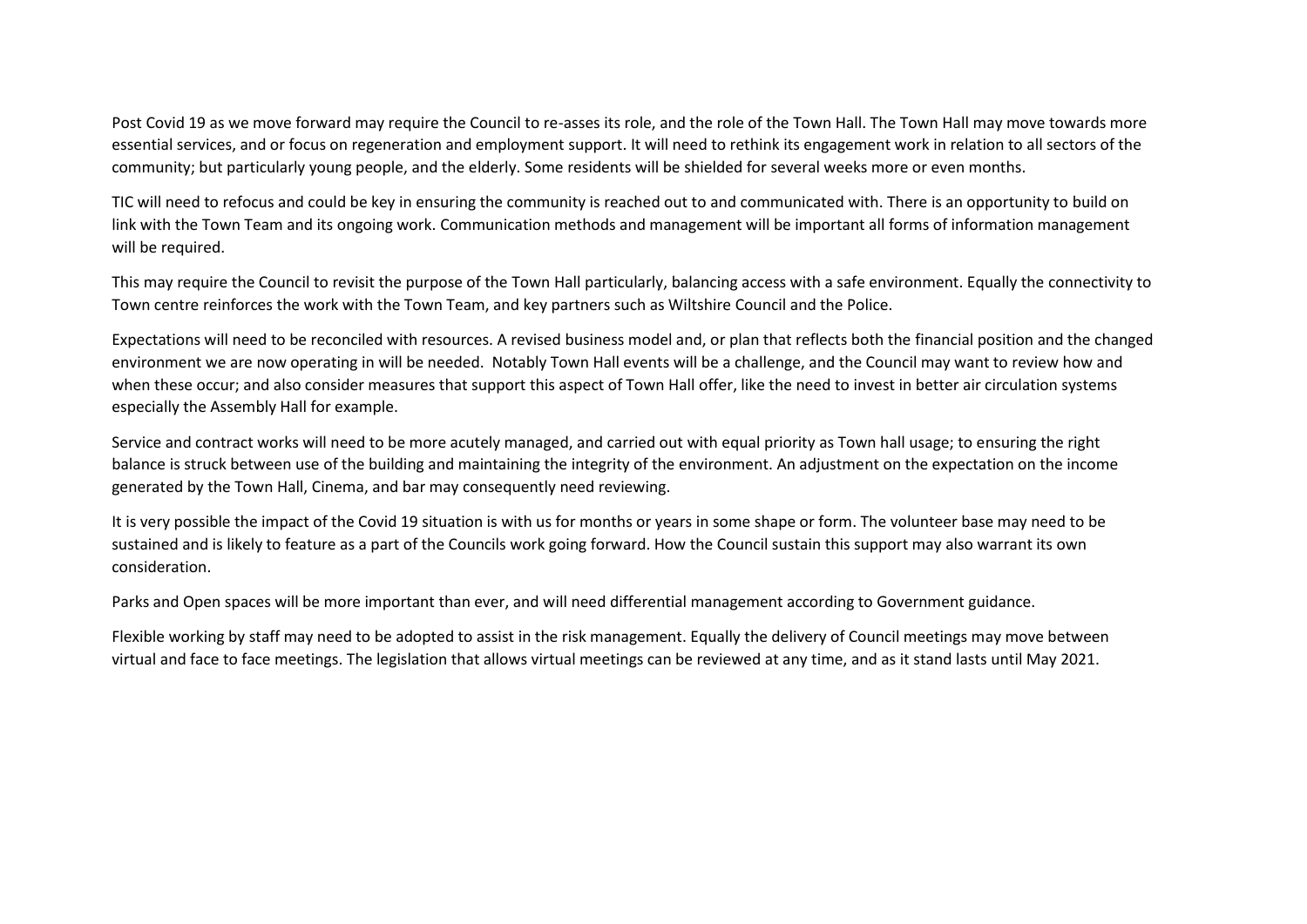# **Recovery Action Plan**

| Objective      |                                                                                                               | Action                                                                                                                                              | Who                                     |
|----------------|---------------------------------------------------------------------------------------------------------------|-----------------------------------------------------------------------------------------------------------------------------------------------------|-----------------------------------------|
|                | To ensure Staff, Cllr wellbeing, and<br>visitor health and safety                                             | Invest in IT agile equipment and cloud set up.                                                                                                      | <b>TC, P&amp;R</b>                      |
|                |                                                                                                               | Utilise virtual meeting as an option, combined with real time interface adhere<br>necessary or as guidance suggest.                                 | Staff, Cllrs                            |
|                |                                                                                                               | Use of face masks, and SD room set ups.                                                                                                             | Staff Cllrs, all Town Hall<br>users     |
|                |                                                                                                               | Managed staff office space, combined with homeworking.                                                                                              | <b>Staff and Cllrs</b>                  |
| 2.             | To ensure decision making capability<br>for the Council.                                                      | Framework of agreed Committees and dates implemented; using 'zoom' and or<br>real time meetings as Government guidance and legislation allows.      | TC, DTC and Cllrs                       |
| $\mathbf{3}$ . | To ensure Financial and business<br>continuity.                                                               | Usual financial governance applied.<br>Assess insurance position.                                                                                   | TC, DTC, FC, P&R                        |
|                |                                                                                                               | Budget monitoring to account for impact of Covid 19; assessment impact<br>needed                                                                    | P&R                                     |
|                | 4. To continue to support the Covid 19<br>Partnership work; ensuring a focus on<br>community vulnerabilities. | Ongoing support for known vulnerable residents.<br>Sustain volunteer base.<br>Work with LYN and explore development of in house youth service offer | <b>EMG Partnership</b><br>P&R, FC, C&TP |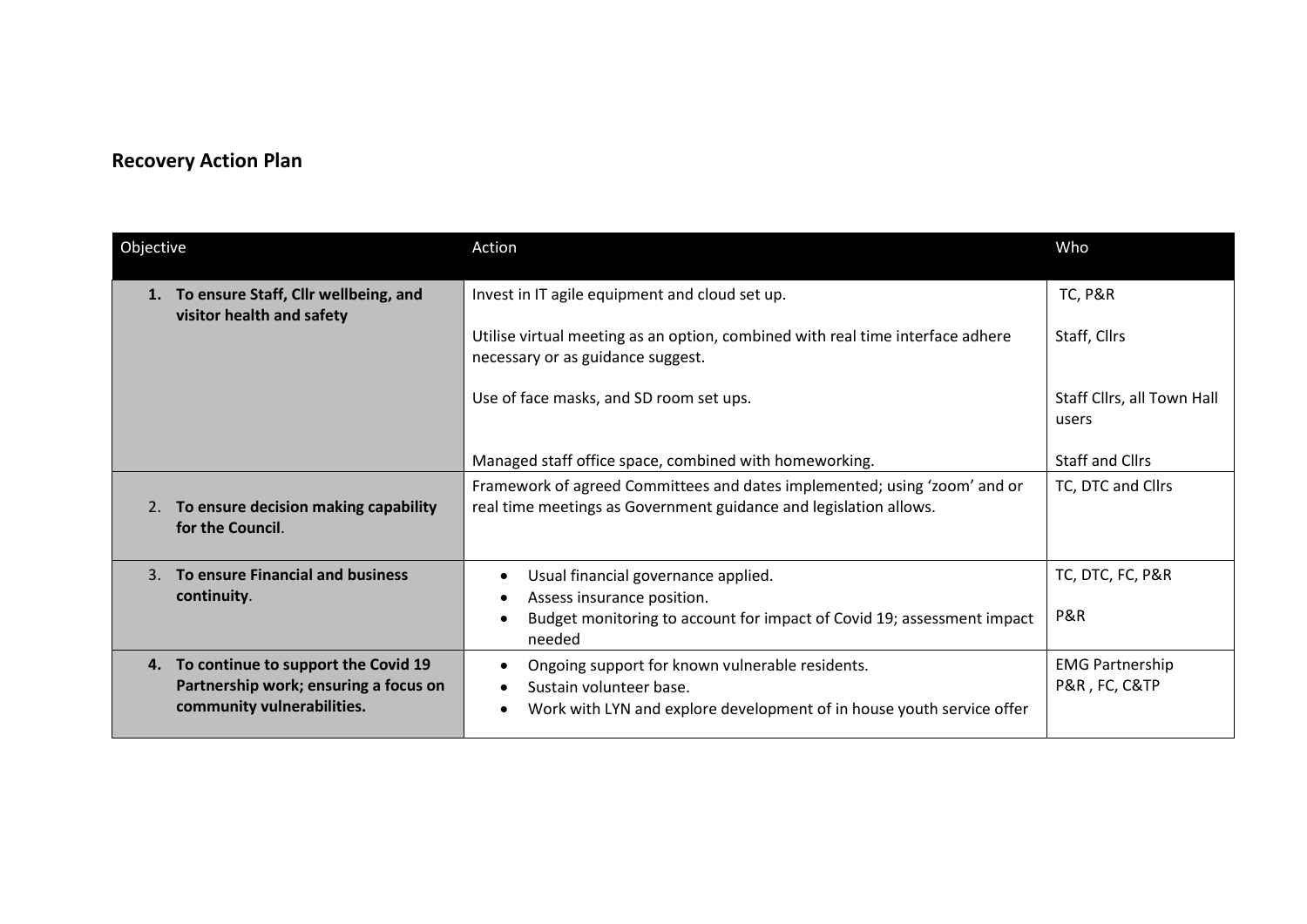| 5. To ensure the Cemetery Service, and<br>the continued development of the<br>Cemetery where appropriate and safe<br>to do so in line with Government<br><b>Guidance</b>                                                                                 | Facilitate burials as required.<br>$\bullet$<br>Project managed Cemetery development in line with Government<br>guidance; to utilise CIL funds.                                                                                                                                                                                                                                                                                                                                                                                                                                                                                                                                                                                                                                                                                                                                                                                                                                                                                                                                                                                                              | DC, BC                                       |
|----------------------------------------------------------------------------------------------------------------------------------------------------------------------------------------------------------------------------------------------------------|--------------------------------------------------------------------------------------------------------------------------------------------------------------------------------------------------------------------------------------------------------------------------------------------------------------------------------------------------------------------------------------------------------------------------------------------------------------------------------------------------------------------------------------------------------------------------------------------------------------------------------------------------------------------------------------------------------------------------------------------------------------------------------------------------------------------------------------------------------------------------------------------------------------------------------------------------------------------------------------------------------------------------------------------------------------------------------------------------------------------------------------------------------------|----------------------------------------------|
| 6. To reinstated use of Town Hall where<br>appropriate and possible; and re-<br>developing a revised and re-modelled<br>relevant Town Hall offer, underpinned<br>by a business approach that ensures<br>sustainability and customer health and<br>safety | Town hall access plan to include TIC/ Foyer/ first floor/ OSR/ car park-<br>$\bullet$<br>linked to Town Centre access plan.<br>Town Hall Return to work plan.<br>Signage system and SD measures - may need funds.<br>Face masks and sanitiser stations.<br>Lift management plan.<br>$\bullet$<br>Perspex shields for TIC, foyer desk, café.<br>Barrier end of TUIC desk to distance visitors (Fire Engine).<br>Withdraw of Town Hall toilets as general public access; downstairs for<br>staff, upstairs for users (disabled toilet); link to opening of Cross Hayes<br>Toilet for public use.<br>Cross Hayes Toilet Opening target - end June.<br>Caretaker desk / foyer staffed to ensure managed access and facilitate<br>flow.<br>Reinstate TIC reception desk 2 days week to support introduction of 'real<br>time' TIC offer; including local art sales, face masks sales, MTC<br>merchandise. Nb No Cash sales - use of card reader only.<br>Re instatement of users where feasible<br>Re instatement of events where feasible<br>Town Hall C19 impact assessment & post C19 business plan<br>Proactive networking and funding research /applications | TC, THA, TH&F, P&R<br>All personal, TH users |
| 7. To ensure a Civic and Mayoral offer and<br>maintain the profile of MTC and<br><b>Malmesbury Town.</b>                                                                                                                                                 | Mayoral communications, links with other Mayors and Towns<br>$\bullet$<br>Market Town Forum or network with neighbouring towns for practice<br>٠<br>sharing<br>Wider networking nationally esp. DfES, SWELP, and similar.<br>Delivery of Mayor Events when feasible.                                                                                                                                                                                                                                                                                                                                                                                                                                                                                                                                                                                                                                                                                                                                                                                                                                                                                         | Mayor, Civic sec., Cllr KP,<br>TC, TT        |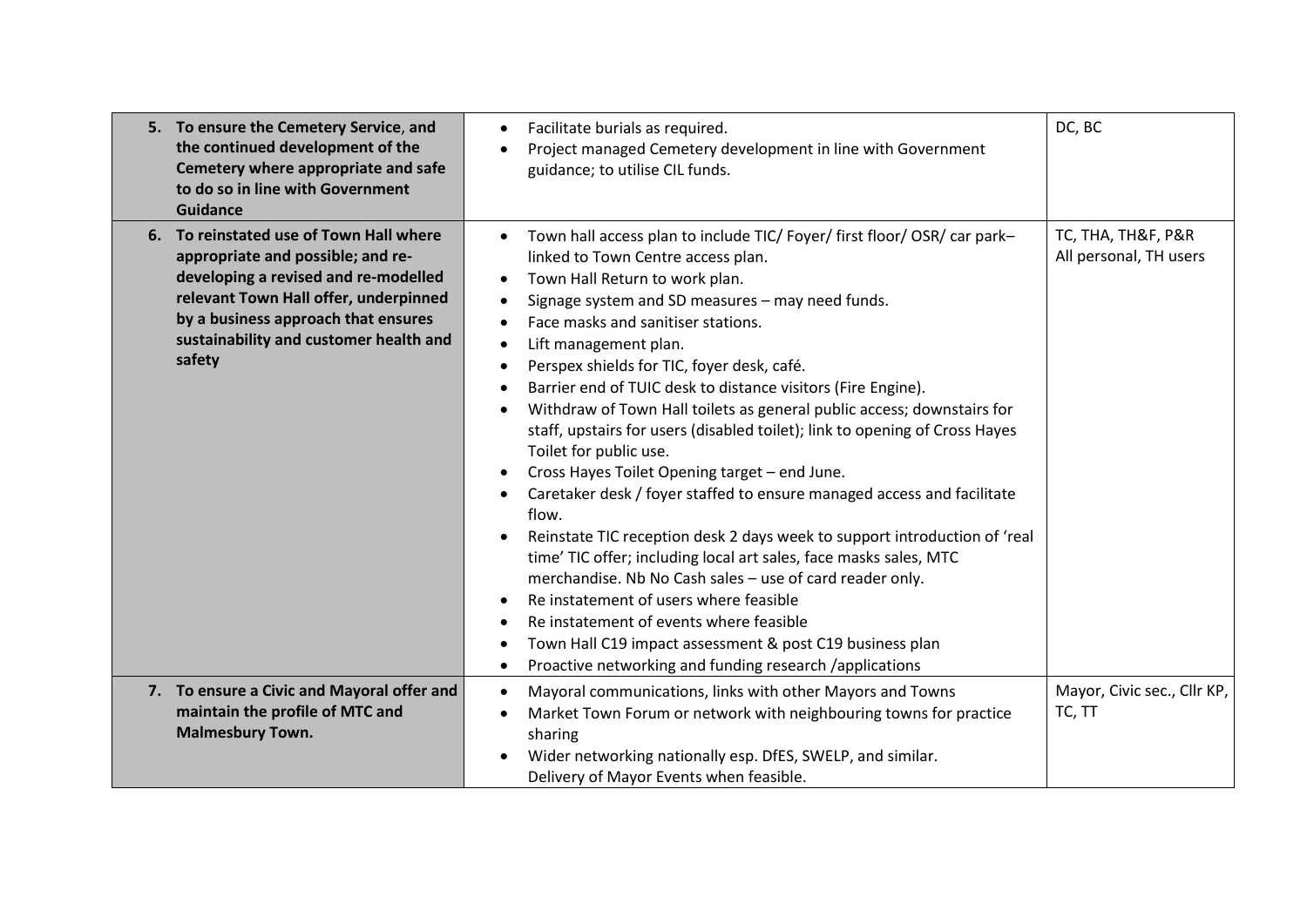| To ensure local resident confidence<br>8.<br>offering advice, guidance, support, and<br>facilitating stakeholder experiences.                                                                            | Develop virtual resources for resident and local visitor benefit.<br>Instate real interface TIC offer (part-time)<br>Work with TT and partners to revised relevant visitor experience<br>Publish updates of Town Hall offer      | C&TP, Mayor, TC, DTC,<br>TIC, TT             |
|----------------------------------------------------------------------------------------------------------------------------------------------------------------------------------------------------------|----------------------------------------------------------------------------------------------------------------------------------------------------------------------------------------------------------------------------------|----------------------------------------------|
| 9. To support and enable tenancies to<br>continue where appropriate and safe to<br>do so.                                                                                                                | Revise Council decision and approach re: Jackdaws<br>Assess access needs for HEALs - ongoing<br>Continue with Lodge refurb works as feasible                                                                                     | P&R, TH&F, FC.<br>TC, THA                    |
| 10. To position and present the Council and<br>its services within Malmesbury Town's<br><b>Community as a significant beacon</b><br>contributor, and catalyst for the Town<br>and its economic recovery. | Positive communications of developments and solutions.<br>Proactive networking with both internal and external environment.<br>Effective and timely internal information sharing that reinforces<br>realisation of Council aims. | All Cllrs and Staff<br>Mayor, Cllrs, TC, DTC |

#### **Glossary**

| <b>WAH</b> – Work at Home        | <b>IAG</b> - Information Advice and Guidance |                          | <b>RA's - Risk Assessment/s</b> |
|----------------------------------|----------------------------------------------|--------------------------|---------------------------------|
| <b>UFN-</b> until further notice | <b>TBR</b> – to be reviewed                  | $SD - Social$ distancing | <b>EmG</b> = Emergency Group    |
| <b>TIC</b> – Tourist information | $TT - Town Team$                             | $TC$ – Town Clerk        | <b>DTC</b> – Deputy Town Clerk  |

**THA** – Town Hall Administrator

# **Legal References**

Government Guidance Health and safety Act work Act 1974 (s37) requires corporate duty of care by the Council.

The Local Authorities and Police and Crime Panels (Coronavirus) (Flexibility of Local Authority and Police and Crime Panel Meetings) (England and Wales) Regulations 202 enables virtual Council meetings but may be reviewed.